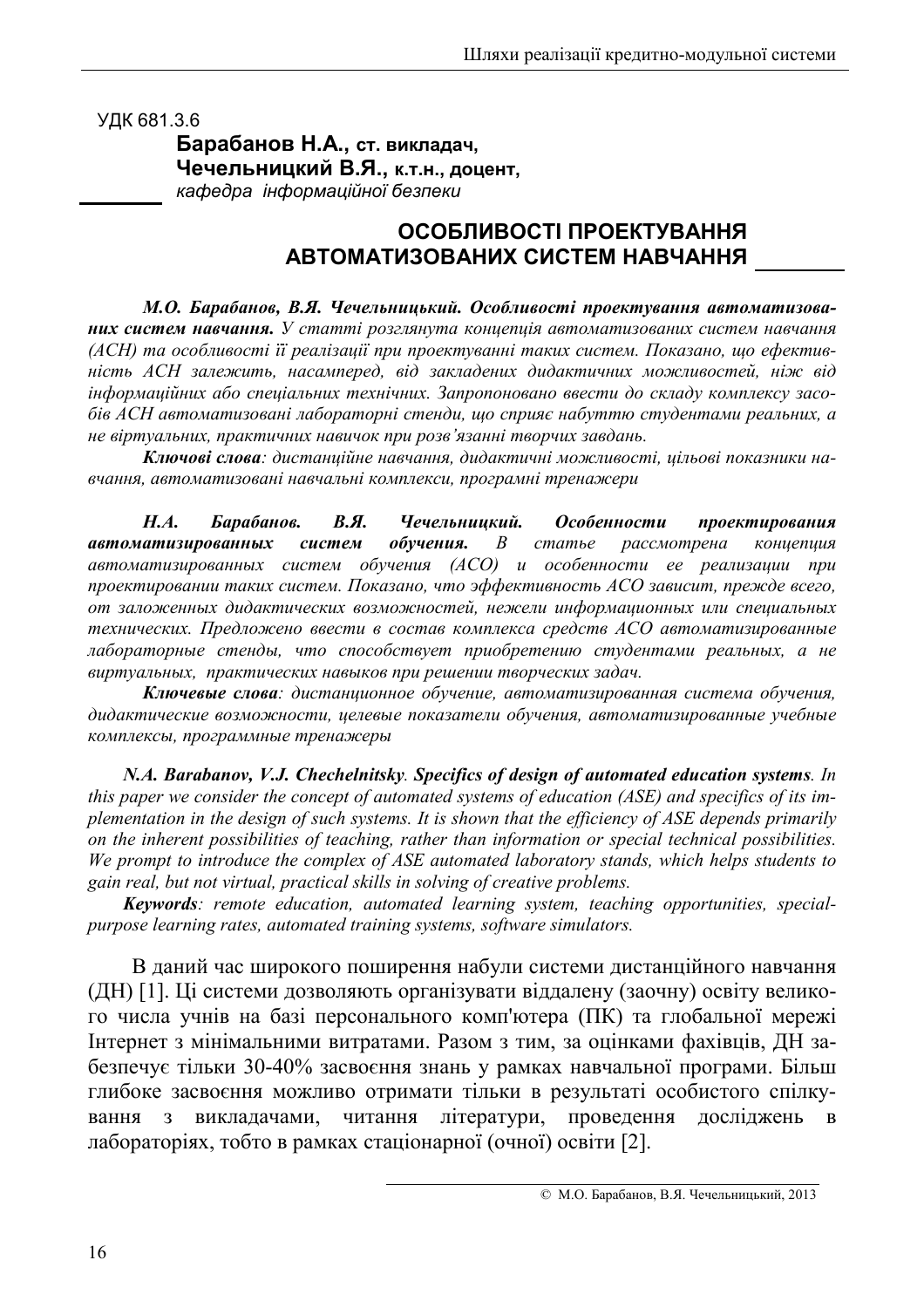Тому проектування автоматизованих систем навчання, які забезпечують високий рівень підготовки фахівців (особливо в технічних вузах) в рамках очної освіти є актуальним.

Автоматизована система навчання (АСН) - автоматизована інформаційна система, що включає: викладачів; студентів; комплекс навчальнометодичних та дидактичних матеріалів; програмні тренажери; засоби автоматизованої обробки даних і т.п., призначена для підтримки процесу навчання з метою підвищення його ефективності.

Метою створення АСН є реалізація широких дидактичних можливостей (ідей), які відкриваються із застосуванням ПК, всесвітньої мережі Internet, мультимелійних технологій та ін.

## АСН дозволяють:

- організувати дистанційне навчання;

- підвищити обсяг інформації, який передається студентові, і забезпечити доступ до величезних електронних баз даних;

- збільшити швидкість передачі актуальної інформації студенту та забезпечити швидкий її пошук;

- підвищити рівень засвоєння нових знань за рахунок можливості необмеженого повторення процесу навчання та реалізації моделювання різних процесів за допомогою мультимедійних технологій;

- підвищити індивідуальність навчання за рахунок можливості пропуску студентом відомої інформації та більш глибокого вивчення нової;

- забезпечити гнучкий графік процесу навчання, який неможливий при очній освіті:

- підвищити ефективність вирішення прикладних навчальних завдань за рахунок використання різноманітного спеціалізованого програмного забезпечення  $(\Pi 3)$ ;

- розвинути такі важливі для фахівця будь-якої галузі якості, як інтуїція, професійне «чуття», образне мислення.

Ефективність АСН визначається, перш за все, закладеними дидактичними можливостями, ніж інформаційними або спеціальними технічними.

Крім безперечних достоїнств, застосування АСН має такі недоліки як: висока вартість розробки; практично відмова від паперових носіїв інформації (крім методичних посібників); зменшення часу спілкування з викладачем, зменшення реальних практичних навичок (переважає віртуальна практика, хоча і мають місце реальні дослідження на автоматизованих лабораторних стендах).

Незважаючи на зазначені недоліки АСН, альтернативи їм немає.

Рівень якості АСН закладається на етапі їх проектування при підготовці навчального матеріалу для наповнення баз даних АСН та електронних підручників, при створенні сценаріїв навчальної роботи з комп'ютерними системами моделюючого типу, при розробці завдань і вправ і т.п.

На жаль, методичні аспекти АСН відстають від розвитку технічних засобів. Та це й не дивно, оскільки в методичному плані АСН інтегрують знання таких різнорідних наук, як психологія, педагогіка, математика, кібернетика, інформатика, дизайн. Тому дуже часто викладач, який добре знае предметну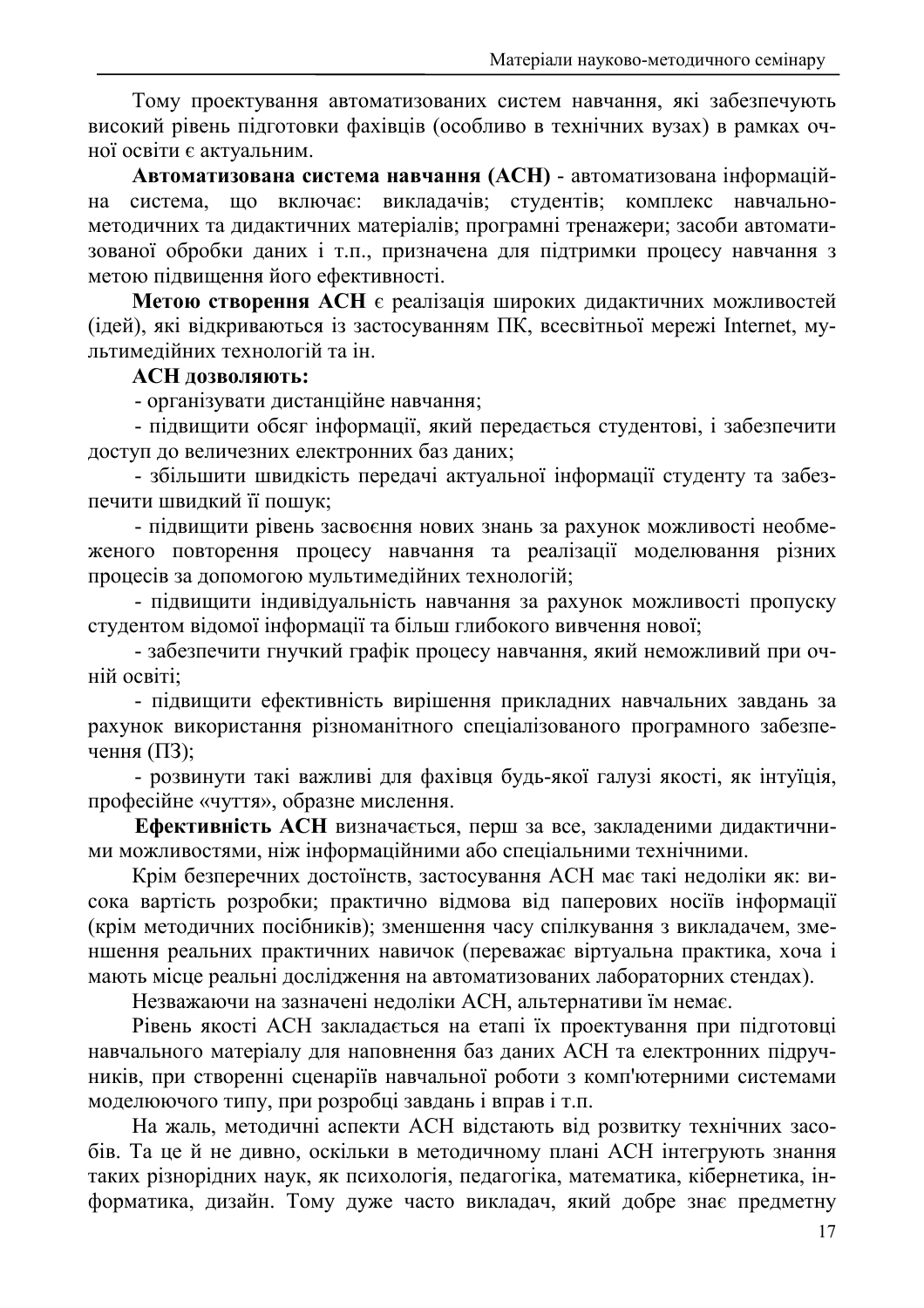область і може враховувати специфіку навчання не має інших знань для створення елементів АСН, а це є однією з основних причин розриву між потенційними і реальними можливостями комп'ютеризованого освіти.

В даний час розрізняють два основних напрямки розробки і використання АСН. Перший напрямок - автоматизовані навчальні системи (АОС) з різних навчальних дисциплін. Ядром АОС є так звані авторські системи, що дозволяють викладачеві-розробнику вводити свій навчальний матеріал в базу даних і програмувати за допомогою спеціальних мов або інших засобів алгоритми його вивчення. Другий напрямок - застосування в навчальному процесі галузевих автоматизованих систем і спеціалізованих програмних продуктів (Mathematica, Matlab, Matcad, Microcup та ін), призначених для автоматизації трудомістких розрахунків, оптимізації, дослідження властивостей об'єктів і процесів на математичних молелях і т.п.

Обидва напрямки, як правило, слабо пов'язані між собою, роз'єднані в змістовному плані. Крім того, відсутня єдина дидактична платформа. У зв'язку з цим вельми перспективно створення АСН, об'єднуючих обидва напрямки. Саме такою системою є система Комплексів Автоматизованих дидактичних засобів (система КАДИС), розроблена в Самарському державному аерокосмічному університеті (СГАУ) [3]. Методологічні особливості цієї системи покладені в основу даної статті.

Концептуальна схема АСН наведена на рис. 1. Вихідна концепція АСН базується на умовному підрозділі знань на артикульовані (явні знання передаються у вигляді інформації) і неартикульовані (неявні знання, які можна придбати тільки в ході самостійного вирішення практичних завдань).

В залежності від того на придбання якої частини знань орієнтовані АСН вони поділяються на системи декларативного (артикульовані знання) і процедурного (неартикульовані знання) типу.

Комплекс автоматизованих засобів (КАЗ) АСН складається з навчального посібника, бази даних, автоматизованих навчальних курсів (АНК), тренажерів, автоматизованих лабораторних стендів (АЛС) і пакетів прикладних програм  $(\Pi\Pi\Pi)$ .

Навчальний посібник містить теоретичні матеріали по темі у вигляді навчального тексту та графічних ілюстрацій до нього, рекомендації для викладачів (як вчити за допомогою комплексу) і для студентів (як вчитися за допомогою комплексу), збірники завдань для тренажерів, методичні вказівки до лабораторних робіт та опис ППП. Навчальний посібник може бути виконаний як у друкованому, так і електронному вигляді.

База даних (БД) містить літературні джерела (основні і додаткові) за курсом і довідкові дані, необхідні для вирішення практичних завдань і виконання лабораторних робіт. БД може бути виконана як у друкованому, так і електронному виглялі (основна частина).

АНК є програмно-інформаційною системою, що складається з спеціалізованих програм для ПК, що реалізують сценарії навчальної діяльності за знаннями, які підготовлені певним чином. АНК включає структуровану інформацію та систему вправ для її осмислення та закріплення, сценарії навчальної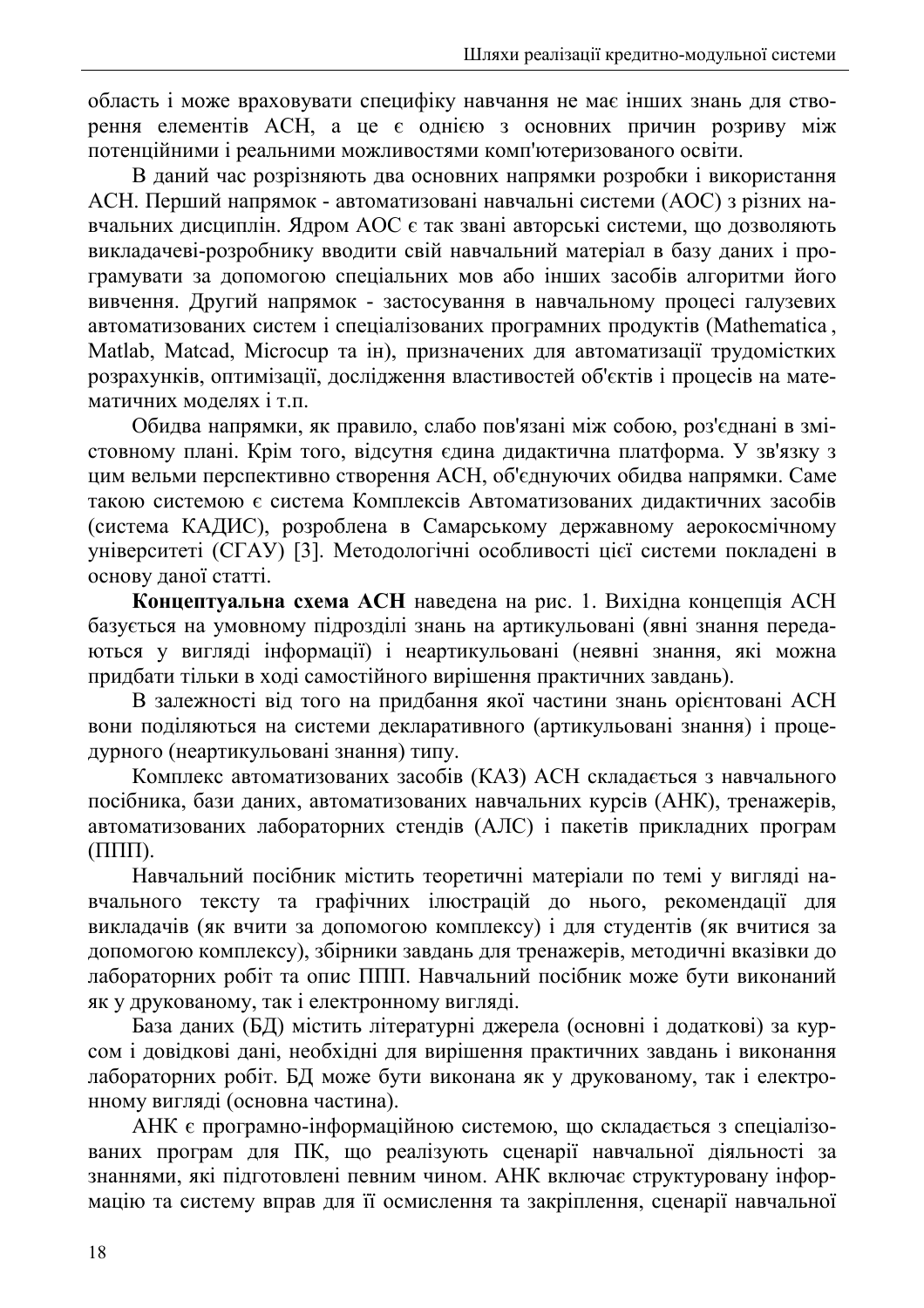роботи і програми для ПК, які реалізують їх і призначені для самостійного вивчення навчального матеріалу за допомогою комп'ютера. Основне призначення АНК - осмислення і закріплення теоретичного матеріалу, контроль знань по темі, що вивчається. АНК містить не тільки інформаційну частину, але й програмні засоби, що дозволяють проводити навчання та контроль за сценаріями, заданим викладачем, розробником АНК.



Рис. 1. Концептуальна схема АСН:

АНК - автоматизовані навчальні курси; АЛС - автоматизовані лабораторні стенди; ППП - пакети прикладних програм

Тренажери призначаються для формування та розвитку практичних умінь і навичок, розвитку інтуїції та творчих здібностей, прискореного накопичення професійного досвіду. Навчання на тренажерах ведеться в ході вирішення спепілібраних завлань з використанням математичних ціально молелей досліджуваних об'єктів і процесів в режимі керованого детермінованого дослідження. По суті тренажери аналогічні комп'ютерним іграм, що імітують реальність.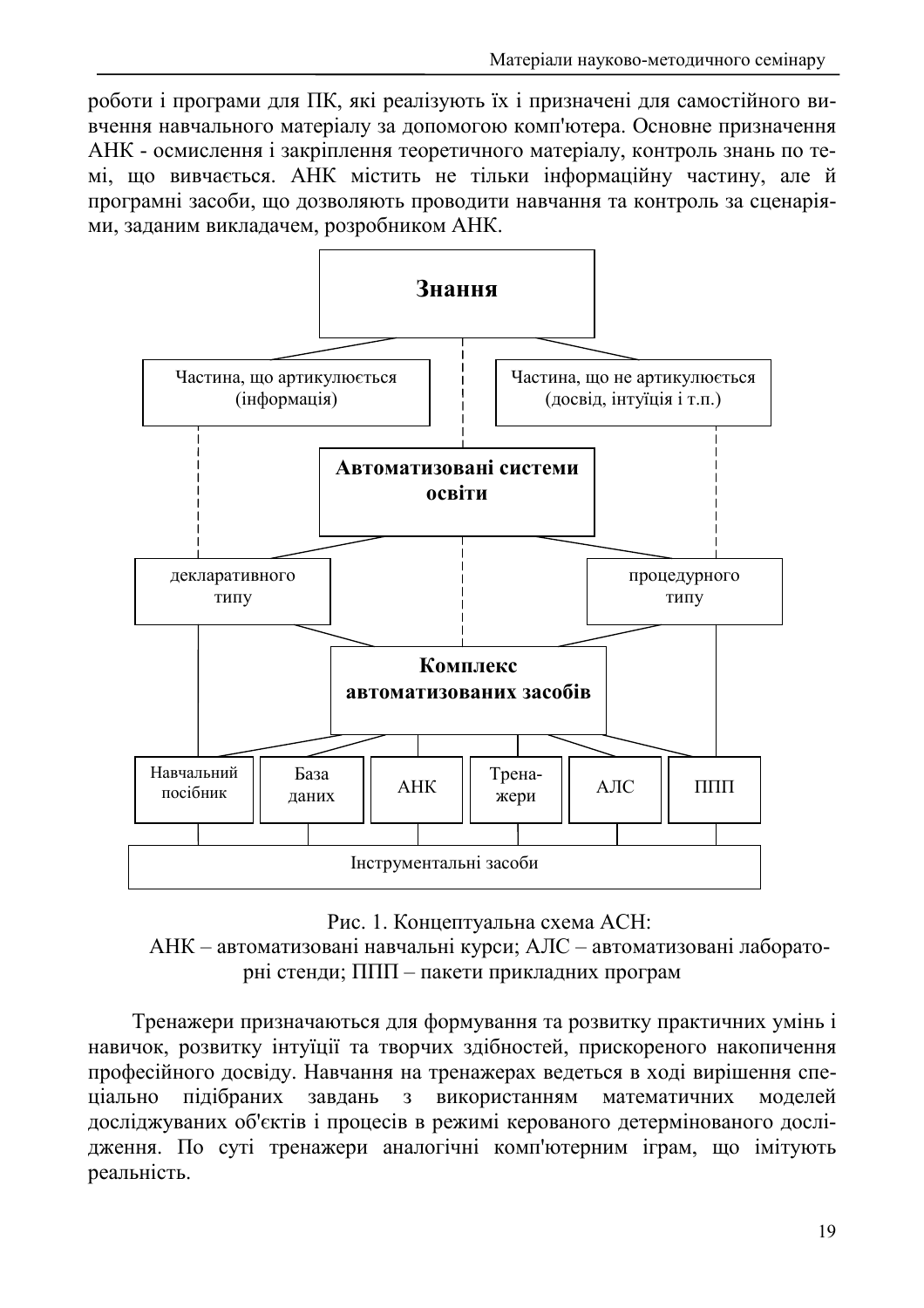АЛС складаються з технічних засобів (стендів) керованих комп'ютерами. що дозволяють проводити реальне дослідження досліджуваних об'єктів і процесів в ході виконання лабораторних робіт.

ППП, до складу яких можуть входити елементи систем автоматизації професійної діяльності (САПР, ЕС, АСНІ і т.п.), використовуються для вирішення студентами різних завдань за тематикою комплексу, що виникають, наприклад, у ході курсового або дипломного проектування. Процес навчальної роботи проходить при цьому в режимі вільного навчального дослідження і близький за своїм характером до професійної діяльності фахівця.

Раціональна, дидактично обтрунтована послідовність засвоєння навчального матеріалу передбачає наступний порядок роботи з КАЗ:

- вивчення теоретичного матеріалу за посібником;

- отримання додаткових теоретичних знань, спираючись на базу даних;

- осмислення і закріплення теорії за допомогою АНК;

- придбання і розвиток практичних вмінь, прискорене накопичення професійного досвіду на тренажерах;

- закріплення практичних умінь у ході проведення дослідження реальних об'єктів і процесів за допомогою АЛС;

- рішення задач по тематиці комплексу за допомогою ППП.

Після визначення концепції АСН необхідно вибрати цільові показники, що визначають дидактичні цілі. В якості цих цільових показників в системі можна прийняти дидактичні показники В.П. Беспалька [4].

Рівні засвоєння навчального матеріалу α поділяються на п'ять рівнів: 0 розуміння; 1 - впізнавання; 2 - відтворення; 3 - застосування; 4 - творчість. Рівні  $\alpha = 0, 1, 2$  відносяться до репродуктивної діяльності. Рівні  $\alpha = 3, 4$  - до продуктивно-творчої діяльності. Саме досягнення двох останніх рівнів повинно бути метою вишої технічної освіти.

Коефіцієнт оцінювання засвоєння навчального матеріалу в процесі тестування (в тому числі і автоматизованого)

$$
K_{\alpha} = P_1/P_s,
$$

де  $P_1$  – число правильно виконаних операцій в процесі тестування;

 $P_s$  – сумарне число істотних операцій в тесті або пакеті тестів.

Орієнтири для оцінок:  $K_{\alpha}$  <0.7 - незадовільно; 0.7  $\leq K_{\alpha}$  <0.8 - задовільно;  $0.8 \le K_{\alpha}$  <0.9 - добре; 0.9 ≤  $K_{\alpha}$  ≤ 1 - відмінно.

Вважається, що раціональна послідовність навчання повинна йти по зростаючій - від рівня  $\alpha = 0$  (розуміння) до рівня  $\alpha = 4$  (творчість). Умова переходу на наступний рівень  $K_{\alpha} \ge 0.7$  (задовільна оцінка засвоєння на попередньому рівні). Слід, однак, зауважити, що жорстка лінійна структура процесу руху від нижчих рівнів засвоєння до вищих не завжди психологічно виправдана (іноді необхідно «створення проблемної ситуації») [5 ... 7].

#### Основні етапи проектування АСН:

1. Побудова моделі змісту навчального матеріалу (розбиття на навчальні елементи (HE)), розробка структурної схеми - графа змісту, складання цільових показників і необхідних складових комплексу.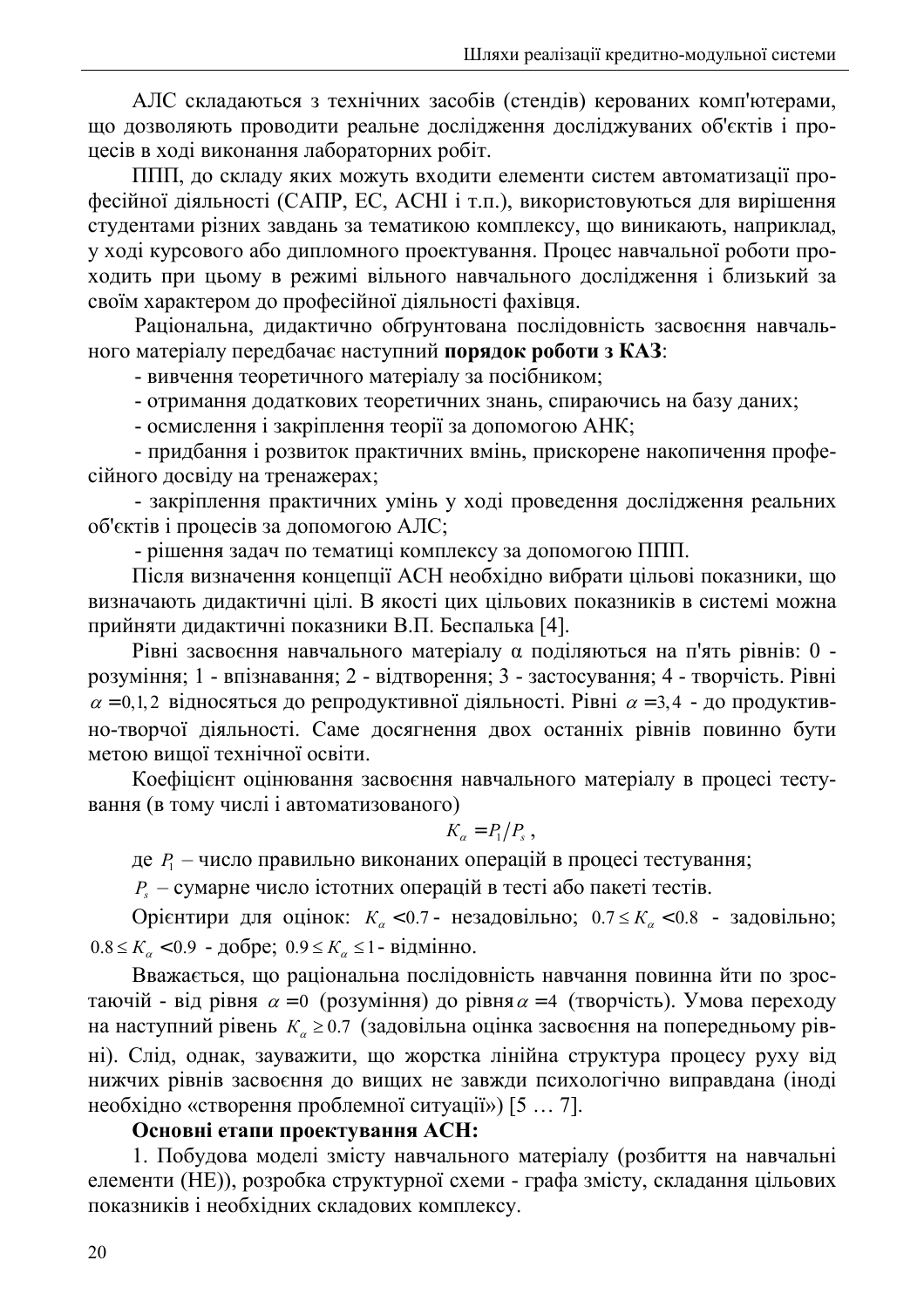

Рис. 2. Цільові показники навчання В.П. Беспалька

2. Формування моделі освоєння навчального матеріалу (матриця відповідностей черговості і логічних зв'язків НЕ, послідовність вивчення НЕ, граф логічних зв'язків НЕ.

3. Визначення складу комплексу автоматизованих засобів.

4. Написання рукопису навчального посібника.

5. Підготовка АНК.

6. Розробка сценаріїв для тренажерів.

7. Розробка лабораторних стендів з максимальною автоматизацією процесів вимірювань і обробки даних.

8. Розробка сценаріїв для лабораторних робіт.

9. Побудова сценаріїв і алгоритмів для навчальних пакетів прикладних програм.

Модель засвоєння навчального матеріалу комплексу визначає послідовність його викладенню в навчальному посібнику, варіанти траєкторій його освоєння в АНК, логічні зв'язки при побудові гіпертексту.

Після розробки моделей змісту та освоєння переходять до проектування АНК. При цьому вирішуються наступні проблеми: підготовка інформаційного опису теоретичного матеріалу (навчальних текстів, ескізів, графічних ілюстрацій, сценаріїв демонстративно-ілюструючих програм та анімацій і т.п.), створення вправ для активізації процесу засвоєння теорії, розробка сценаріїв (алгоритмів управління) для організації ефективної цілеспрямованої пізнавальної діяльності учнів.

Сценарії навчальної роботи повинні враховувати психологічні закономірності засвоєння знань, встановлені в педагогічній психології та дозволяють підвищити ефективність процесу навчання (мотивація, поетапне засвоєння і  $T.\Pi.$ )

Сценарії кожної вправи доцільно планувати відповідно до універсальної біхевіористської формули  $C \rightarrow P \rightarrow \Pi$ , де C - ситуація; P - реакція;  $\Pi$  - підкріп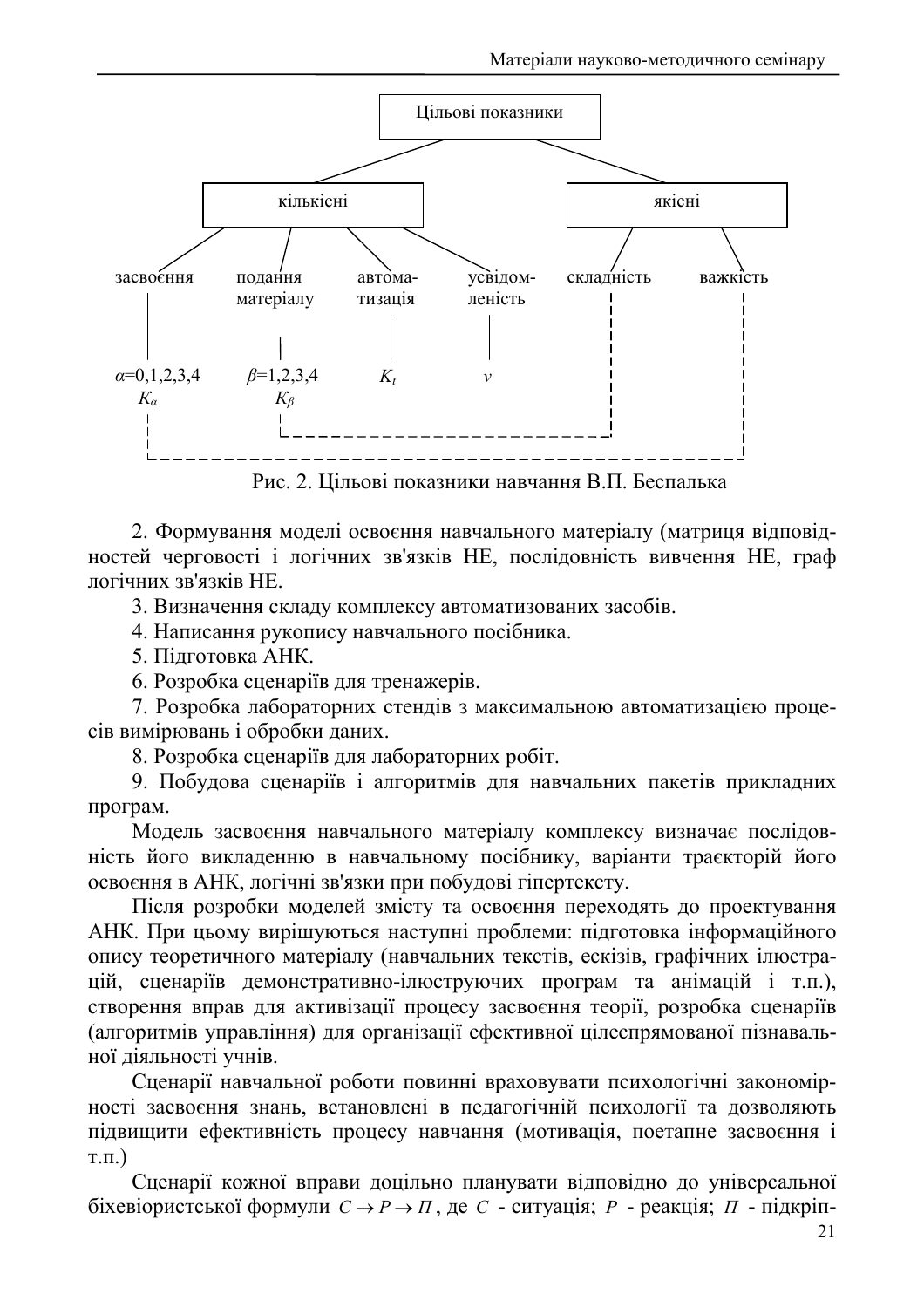лення. Для реалізації сценарію навчання необхідно визначити елементи управління і зворотного зв'язку у схемі взаємодії тріади «Педагог - Навчальна програма - Учень».

Зворотний зв'язок у тріаді «Педагог - Навчальна програма - Учень» можна розділити на два види: зовнішній (для корекції) і внутрішній зворотний зв'язок (консультуючий і результуючий) [6, 7].

## Основні етапи проектування АНК:

1. Розробка моделі змісту навчального матеріалу АНК. Будують на основі моделі змісту всього комплексу. Справа в тому, що навчальний комплекс може включати набір з декількох АНК. При цьому розбиття навчального матеріалу на НЕ проводять виходячи з рекомендованих розмірів інформаційних блоків (IБ)  $(3-5$  сторінок).

2. Розробка моделі освоєння навчального матеріалу АНК. За основу беруть модель всього комплексу.

3. Розробка змісту ІБ. Для кожного НЕ готують навчальні тексти, ескізи графічних ілюстрацій, сценарії анімаційних вставок і т.п. Тут же готують ІБ для мотиваційних, вступних і узагальнюючих фрагментів АНК.

4. Формування послідовності ІБ. Розташовують їх у відповідності з моделлю освоєння навчального матеріалу та з урахуванням мотиваційних, вступних і узагальнюючих IБ.

5. Вибір структури АНК. Можливі варіанти: глобальна багатошарова структура, при реалізації якої все НЕ освоюються на 1 рівні, потім на рівні 2 і т.д.; локальна багатошарова структура, в якій просування вгору за рівнями засвоєння здійснюється всередині кожного фрагмента АНК.

6. Розробка вправ і кадрів зворотного зв'язку до них. Для кожного ІБ готують не менше 2-5 вправ на кожному рівні засвоєння, передбаченому в моделі змісту навчального матеріалу. Типи вправ вибирають відповідно до рівня засвоєння і обраного психологічного механізму засвоєння. Послідовність виконання вправ планують також з урахуванням обраної теорії засвоєння. Форвизначають на основі можливостей використовуваної вправ **MV** інструментального середовища.

Дидактичний аналіз показує, що АНК забезпечують рівень засвоєння знань  $-$  не вище 2-го.

Здавалося б для реалізації рівнів засвоєння 3-4 можна було б доповнити АНК навчальною роботою з ППП.

Проте зважаючи на двоїстість характеру комп'ютеризації навчання (найчастіше за легкістю обчислень), невисокого рівня інженерної підготовки і труднощів організації оперативної допомоги та консультації з боку викладача потенціал використання ППП часто не вдається реалізувати. Для ліквідації цього в комплексі використовуються спеціальні програми, які створюються на основі ППП і реалізують тренувальну стратегію.

# Принципи побудови сценаріїв тренажерів на основі ППП

Перший принцип - організація циклічного, замкнутого управління пізнавальною діяльністю студентів. Тобто застосування системи з внутрішнім і зовнішнім зворотними зв'язками.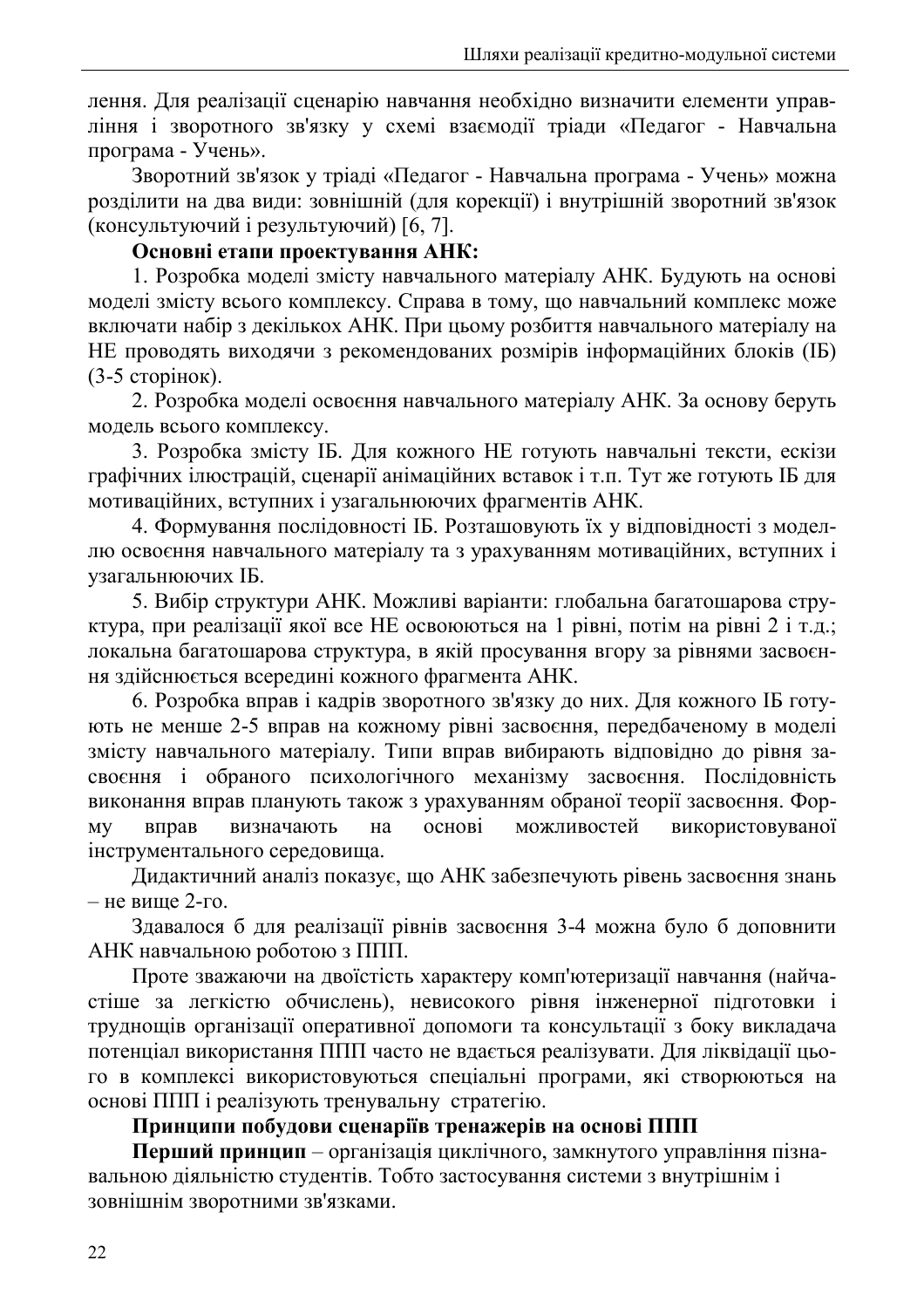Другий принцип - обов'язкове евристичне розв'язання задач, які пропонуються при роботі з тренажером, з наступним співставленням результатів з машинним варіантом розв'язання.

Третій принцип - створення змагальних ситуацій для активізації пізнавальної діяльності. При цьому студенти безпосередньо змагаються з ПК, що, як показують спостереження, є психологічно більш щадним і більш привабливим, ніж пряме змагання один з одним. По суті, тренажер являє собою комп'ютерну навчальну гру, дивовижно стимулюючу навчальну роботу.

# Інструментальне середовище КАЗ

В якості інструментального середовища КАЗ для підготовки та експлуатації навчальних комплексів виступає система автоматизованого проектування автоматизованих навчальних курсів (САПР АНК), що має розширення функцій від розробки АНК до підготовки цілісних комплексів, що включають набір АНК, тренажерів, навчальних ППП.

До складу САПР АНК входять наступні компоненти: навчальний посібник, АНК для освоєння і закріплення методики проектування навчальних комплексів, програмні засоби, інформаційне забезпечення.

Інформаційне забезпечення САПР АНК включає бази даних двох типів: бази даних з навчальним матеріалом і журнал. Навчальний матеріал містить для кожного АНК блоки інформації, вправи, словник термінів і понять з їх синонімами і визначеннями, умови виклику програм, що підключаються (тренажерів, навчальних ППП і т.п.). У журналі накопичується статистика по роботі студентів зі всіма АНК.

Програмні засоби САПР АНК реалізують чотири види інтерфейсів: стувикладачів-користувачів викладачів-розробників дентів.  $\mathbf{i}$ навчальних комплексів, адміністратора САПР АНК. Структурно всі програми також можна розділити на чотири основні частини: «програвач» навчальних комплексів, що забезпечує роботу студентів і викладачів-користувачів; інструментальну оболонку, що дозволяє викладачам-розробникам наповнювати базу даних навчальних комплексів; набір програмних утиліт, що реалізують деякі додаткові функції в роботі викладачів-розробників; утиліти адміністратора САПР АНК

# Інтерфейс студентів

Програмні засоби інтерфейсу студентів реалізують наступні види навчальної роботи: перегляд теорії в АНК, тренінг по теорії з використанням вправ АНК, контроль, роботу зі словником термінів і понять, роботу з іншими компонентами комплексу, які підключаються до АНК: тренажерами, навчальними  $\Pi\Pi\Pi$ i $\Pi$ 

## Інтерфейс викладачів-розробників

Викладачі-розробники при роботі з базами даних АНК можуть використовувати різноманітні функції САПР АНК: створення, поповнення, перегляд, редагування, друк і т.п..

# Інтерфейс викладачів-користувачів

Викладачі, що використовують комплекси АОС на навчальних заняттях, найчастіше працюють з журналом САПР АНК. Кожен запис журналу містить прізвище та номер групи студентів, ім'я АНК, дату роботи, режим роботи (фік